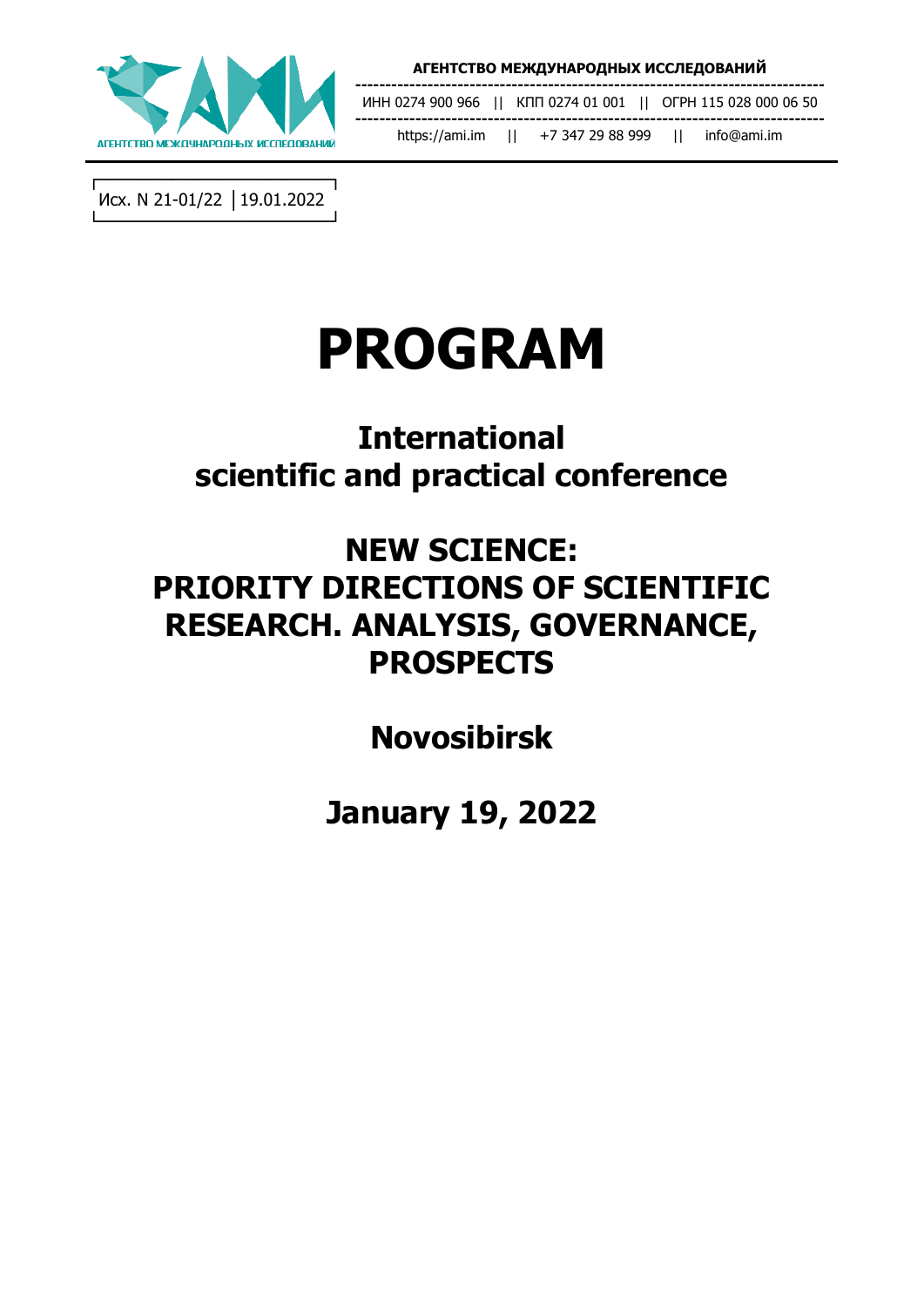

ИНН 0274 900 966 || КПП 0274 01 001 || ОГРН 115 028 000 06 50 **------------------------------------------------------------------------------**

https://ami.im || +7 347 29 88 999 || info@ami.im

**------------------------------------------------------------------------------**

#### **General information about the conference**

| Organizer Information           | Agency for International Studies |
|---------------------------------|----------------------------------|
| Organizer's site                | https://ami.im                   |
| Email address                   | info@ami.im                      |
| Phone for inquiries             | +7 347 29 88 999                 |
| Venue                           | <b>Novosibirsk</b>               |
| Date                            | January 19, 2022                 |
| Number of declared sections     | 21                               |
| Number of declared appearances  | 87                               |
| Number of declared participants | 120                              |

#### **The purpose of the conference**

Increasing the importance of intellectual capital as a fundamental factor in the innovative development of science.

#### **Objectives of the conference**

Analyze and evaluate ongoing research in terms of their effectiveness and applicability; promote the introduction of modern innovative technologies.

#### **Conference Sections**

Section 1. Biological Sciences.

- Section 2. Veterinary Sciences.
- Section 3. Geographical sciences.
- Section 4. Geological and mineralogical sciences.
- Section 5. Physical and mathematical sciences.
- Section 6. Medical Sciences
- Section 7. Pedagogical sciences.
- Section 8. Political Sciences.
- Section 9. Psychological sciences.
- Section 10. Sociological Sciences.
- Section 11. Philological Sciences

Section 12. Pharmaceutical Sciences. Section 13. Historical sciences. Section 14. Technical sciences. Section 15. Philosophical sciences. Section 16. Chemical sciences. Section 17. Economic sciences. Section 18. Legal Sciences Section 19. Culturology Section 20. Art history Section 21. Agricultural sciences

#### **Conference regulations**

| Event                                                                              | <b>Time</b>     |
|------------------------------------------------------------------------------------|-----------------|
| Registration of conference participants                                            | $10.00 - 11.00$ |
| Conference opening                                                                 | $11.00 - 11.20$ |
| Section work                                                                       |                 |
| Time limit for speeches:                                                           |                 |
| - Reports of employees of scientific and educational organizations no more than 10 | $11.30 - 15.00$ |
| minutes.                                                                           |                 |
| - Reports of students and undergraduates no more than 5 minutes.                   |                 |
| - In the debate no more than 5 minutes                                             |                 |
| Summing up the results of the conference                                           | $15.30 - 16.00$ |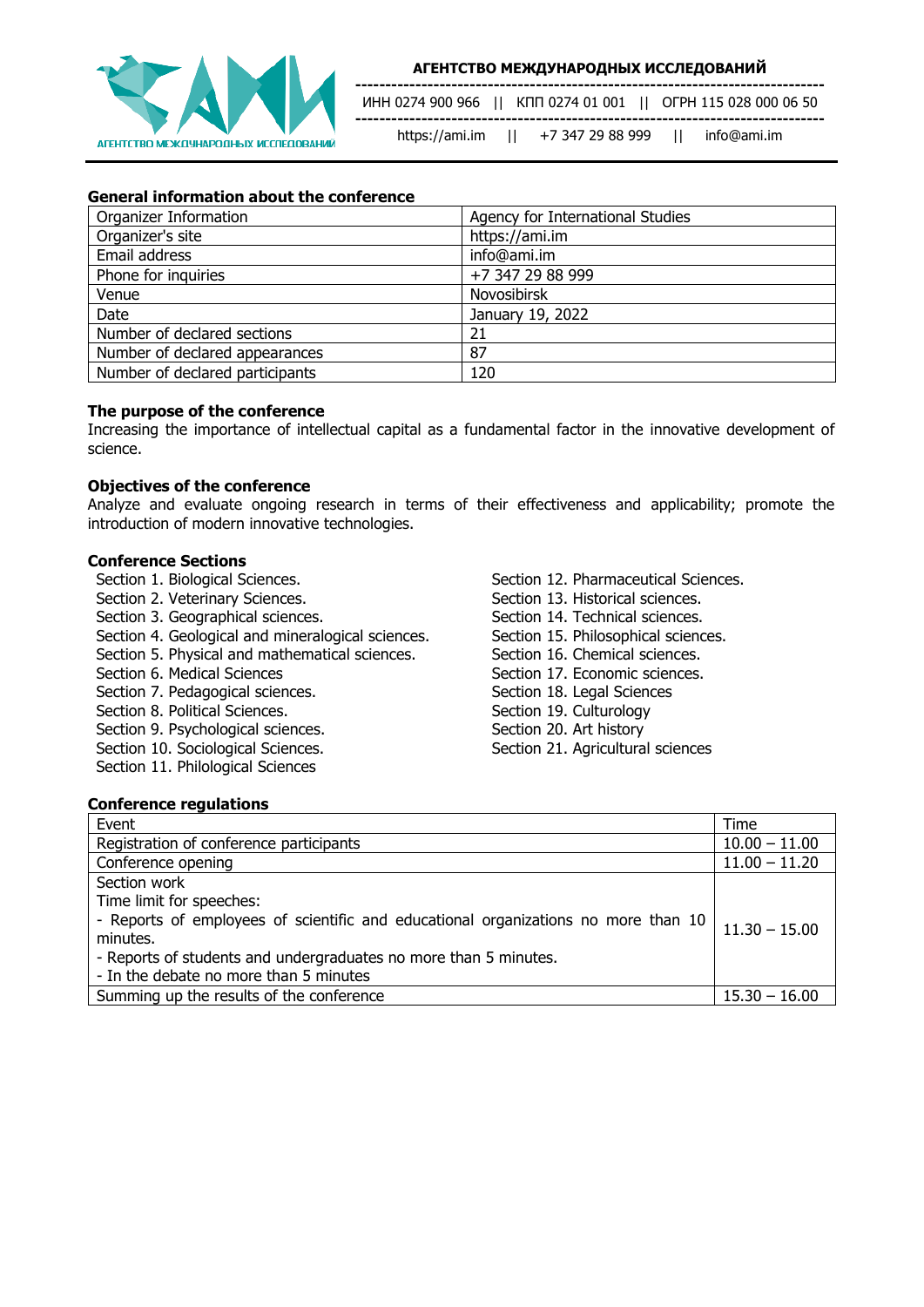

**------------------------------------------------------------------------------** ИНН 0274 900 966 || КПП 0274 01 001 || ОГРН 115 028 000 06 50 **------------------------------------------------------------------------------**

https://ami.im || +7 347 29 88 999 || info@ami.im

**Organizing committee of the conference**

#### Chairman of the organizing committee

Sukiasyan Asatur Albertovich, Candidate of Economic Sciences,

#### Organizing committee members

- 1) Aliyev Zakir Huseyn oglu, Doctor of Philosophy of Agricultural Sciences
- 2) Agafonov Yuri Alekseevich, Doctor of Medical Sciences
- 3) Aldakusheva Alla Bronislavovna, candidate of economic sciences
- 4) Aleynikova Elena Vladimirovna, Doctor of Public Administration
- 5) Babayan Angela Vladislavovna, Doctor of Pedagogical Sciences
- 6) Baisheva Zilya Vagizovna, Doctor of Philology
- 7) Baiguzina Lyuza Zakievna, candidate of economic sciences
- 8) Bulatova Aisylu Ildarovna, candidate of sociological sciences
- 9) Burak Leonid Cheslavovich, candidate of technical sciences, doctor of PhD
- 10) Vanesyan Ashot Sarkisovich, Doctor of Medical Sciences
- 11) Vasiliev Fedor Petrovich, Doctor of Law
- 12) Vinevskaya Anna Vyacheslavovna, candidate of pedagogical sciences
- 13) Velchinskaya Elena Vasilievna, Doctor of Pharmaceutical Sciences
- 14) Gabrus Andrey Alexandrovich, candidate of economic sciences
- 15) Galimova Guzaliya Abkadirovna, candidate of economic sciences
- 16) Getmanskaya Elena Valentinovna, Doctor of Pedagogical Sciences
- 17) Gimranova Guzel Khamidullovna, candidate of economic sciences
- 18) Gruzinskaya Ekaterina Igorevna, candidate of legal sciences
- 19) Guliev Igbal Adilevich, candidate of economic sciences
- 20) Datiy Alexey Vasilievich, Doctor of Medical Sciences
- 21) Dolgov Dmitry Ivanovich, candidate of economic sciences
- 22) Ezhkova Nina Sergeevna, Doctor of Pedagogy, Associate Professor
- 23) Ekshikeev Tager Kadyrovich, candidate of economic sciences
- 24) Ephieva Marina Konstantinovna, candidate of pedagogical sciences
- 25) Efremenko Evgeniy Sergeevich, candidate of medical sciences
- 26) Zakirov Munavir Zakievich, candidate of technical sciences
- 27) Ivanova Nionila Ivanovna, Doctor of Agricultural Sciences
- 28) Kaluzhina Svetlana Anatolyevna, Doctor of Chemical Sciences
- 29) Kasimova Dilara Faritovna, candidate of economic sciences
- 30) Kulikova Tatyana Ivanovna, candidate of psychological sciences
- 31) Kurbanaeva Lilia Khammatovna, candidate of economic sciences
- 32) Kurmanova Lilia Rashidovna, Doctor of Economics
- 33) Kirakosyan Susana Arsenovna, candidate of legal sciences
- 34) Kirkimbaeva Zhumagul Slambekovna, Doctor of Veterinary Sciences
- 35) Klenina Elena Anatolyevna, candidate of philosophical sciences
- 36) Kozlov Yuri Pavlovich, Doctor of Biological Sciences
- 37) Kondrasikhin Andrey Borisovich, Doctor of Economics
- 38) Konopatskova Olga Mikhailovna, Doctor of Medical Sciences
- 39) Larionov Maxim Viktorovich, Doctor of Biological Sciences
- 40) Markova Nadezhda Grigorievna, Doctor of Pedagogical Sciences
- 41) Mukhamadeeva Zinfira Fanisovna, candidate of sociological sciences
- 42) Nurdavlyatova Elvira Fanizovna, candidate of economic sciences
- 43) Peskov Arkady Evgenievich, candidate of political sciences
- 44) Polovenya Sergey Ivanovich, candidate of technical sciences
- 45) Ponomareva Larisa Nikolaevna, candidate of economic sciences
- 46) Pochivalov Alexander Vladimirovich, Doctor of Medical Sciences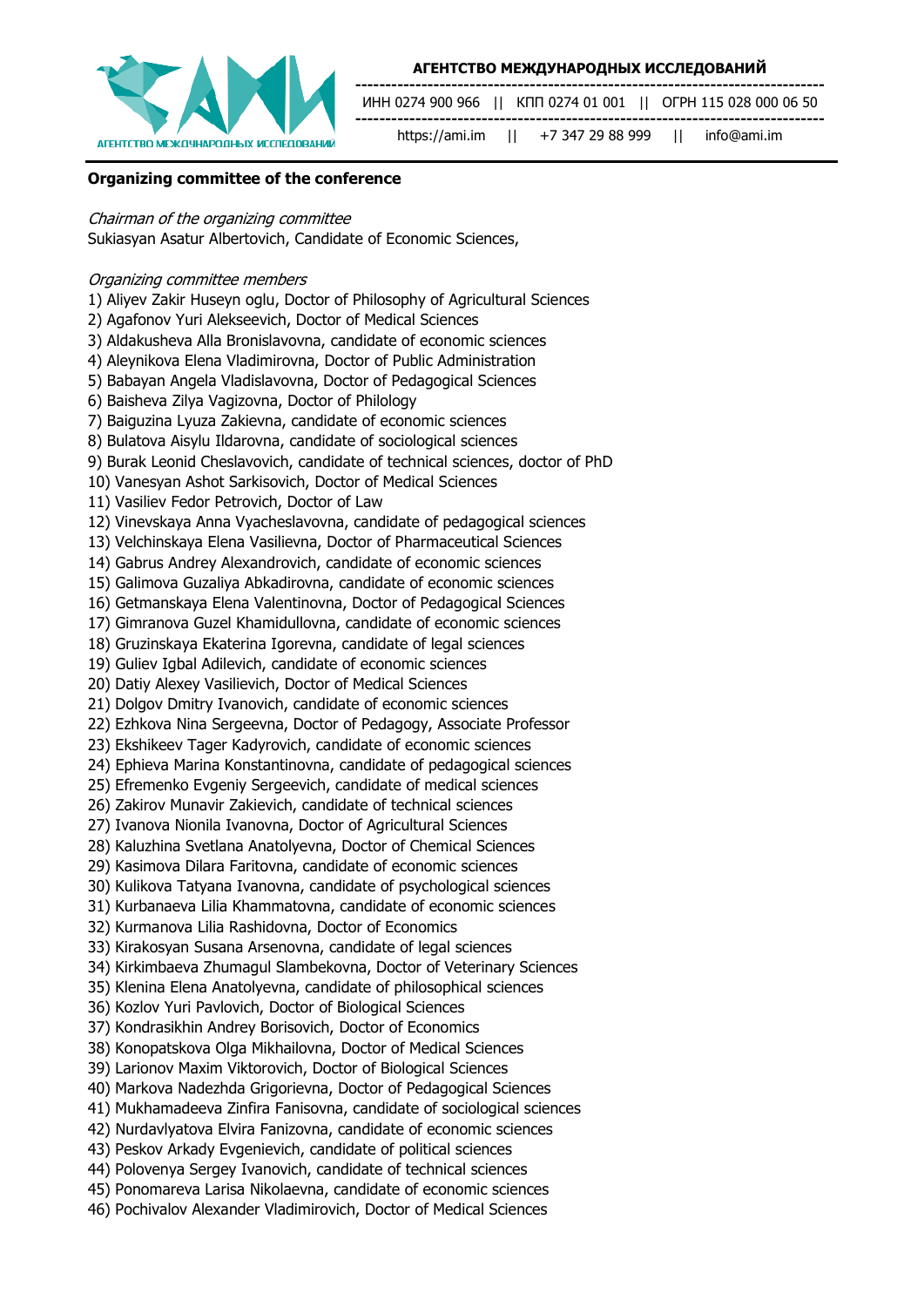

ИНН 0274 900 966 || КПП 0274 01 001 || ОГРН 115 028 000 06 50

**------------------------------------------------------------------------------**

**-----------------------------------------------------------------------------** https://ami.im || +7 347 29 88 999 || info@ami.im

- 47) Proshin Ivan Alexandrovich, Doctor of Technical Sciences
- 48) Safina Zilya Zabirovna, candidate of economic sciences
- 49) Simonovich Nikolay Evgenievich, Doctor of Psychology
- 50) Sirik Marina Sergeevna, candidate of legal sciences
- 51) Smirnov Pavel Gennadievich, candidate of pedagogical sciences
- 52) Startsev Andrey Vasilievich, Doctor of Technical Sciences
- 53) Tanaeva Zamfira Rafisovna, Doctor of Pedagogical Sciences
- 54) Terziev Venelin Krastev, Doctor of Economics
- 55) Chiladze Georgy Bidzinovich, Doctor of Economics
- 56) Shilkina Elena Leonidovna, Doctor of Sociological Sciences
- 57) Shoshin Sergey Vladimirovich, candidate of legal sciences
- 58) Yurova Ksenia Igorevna, candidate of historical sciences
- 59) Yusupov Rakhimyan Galimyanovich, Doctor of Historical Sciences
- 60) Yangirov Azat Vazirovich, Doctor of Economics
- 61) Yarullin Raul Rafaellovich, Doctor of Economics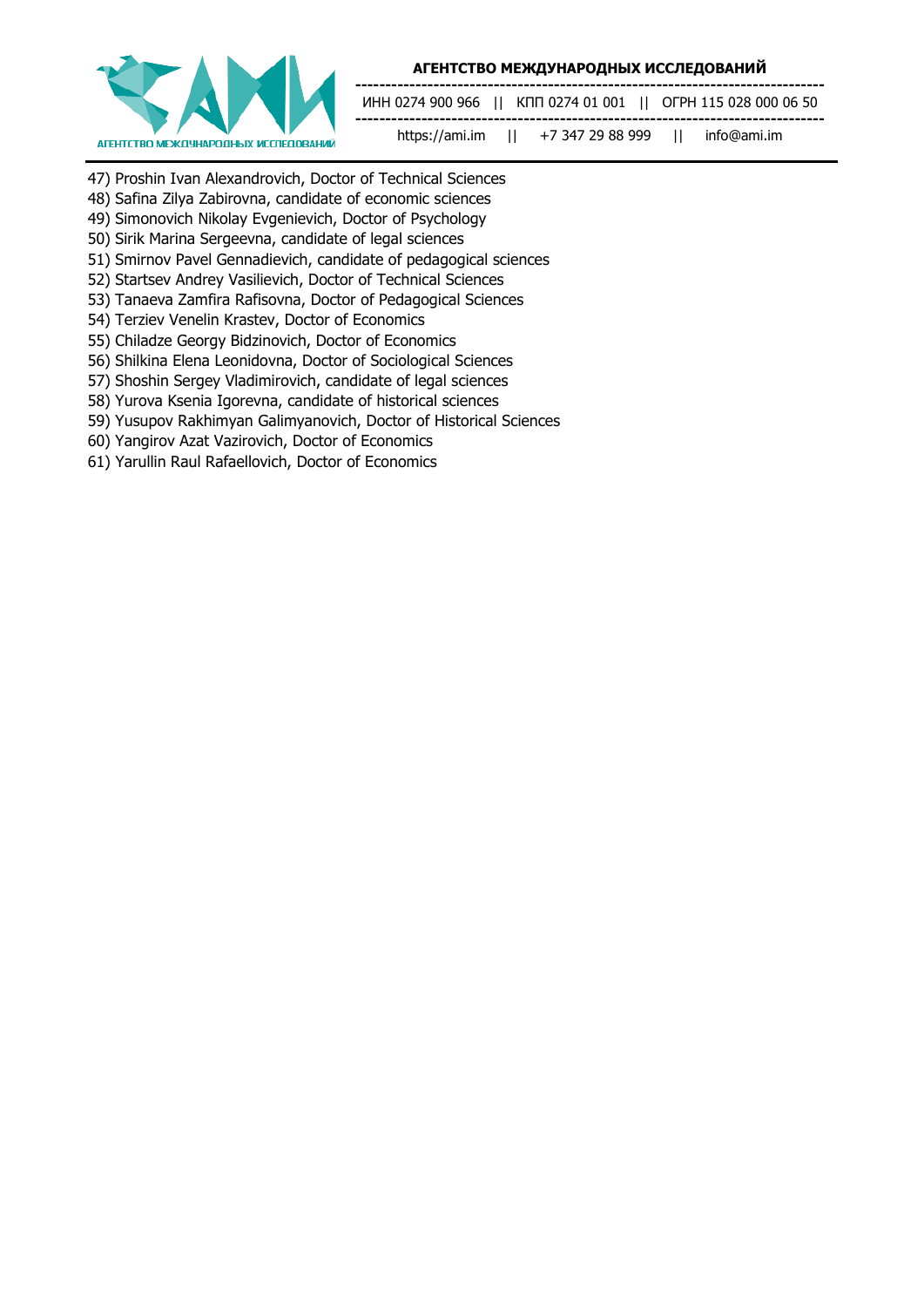

**------------------------------------------------------------------------------**

ИНН 0274 900 966 || КПП 0274 01 001 || ОГРН 115 028 000 06 50

**-----------------------------------------------------------------------------** https://ami.im || +7 347 29 88 999 || info@ami.im

### **Conference plan**

#### Opening of the conference

| <b>Speakers</b>            | Topic of speech                               |
|----------------------------|-----------------------------------------------|
| PILIPCHUK IRINA NIKOLAEVNA | WELCOME ADDRESS AND OPENING OF THE CONFERENCE |

#### **Section 1. Biological Sciences.**

| <b>Speakers</b>          | Topic                                           |
|--------------------------|-------------------------------------------------|
| ЛУГОВАЯ ИНЕССА СЕРГЕЕВНА | АНАЛИЗ НЕКОТОРЫХ ПОКАЗАТЕЛЕЙ БЕЗОПАСНОСТИ И     |
|                          | МИКРОБИОЛОГИЧЕСКИХ ИССЛЕДОВАНИЙ МЯСА ПЕРЕПЕЛОВ, |
|                          | ПОЛУЧЕННОГО С ИСПОЛЬЗОВАНИЕМ РЯДА               |
|                          | БИОСТИМУЛЯТОРОВ В РАННЕМ ЭМБРИОГЕНЕЗЕ           |

#### **Section 4. Geological and mineralogical sciences.**

| <b>Speakers</b>   | <b>Topic</b>                                   |
|-------------------|------------------------------------------------|
| МИННИГУЛОВ РУСТАМ | ОБОСНОВАНИЕ МЕТОДОВ ОБРАБОТКИ ПРИЗАБОЙНОЙ ЗОНЫ |
| <b>АИРАТОВИЧ</b>  |                                                |

#### **Section 5. Physical and mathematical sciences.**

| <b>Speakers</b>         | Topic                                            |
|-------------------------|--------------------------------------------------|
| КУЗЬМИНЫХ ИЛЬЯ ОЛЕГОВИЧ | ПОЛУЧЕНИЕ МЕТАЛЛИЧЕСКОГО ВОДОРОДА                |
| ЛЮБОВА СВЕТЛАНА ЮРЬЕВНА | НЕОБХОДИМОСТЬ ПРОПЕДЕВТИЧЕСКОГО КУРСА ФИЗИКИ ДЛЯ |
|                         | ФОРМИРОВАНИЯ МЕТАПРЕДМЕТНЫХ РЕЗУЛЬТАТОВ У        |
|                         | ОБУЧАЮЩИХСЯ ОБЩЕОБРАЗОВАТЕЛЬНОЙ ШКОЛЫ            |

#### **Section 6. Medical Sciences**

| <b>Speakers</b>                  | Topic                                        |
|----------------------------------|----------------------------------------------|
| БОБОВНИКОВА АННА                 | АНАЛИЗ ВЫБОРКИ СТУДЕНТОВ КБМК НА ПРЕДМЕТ     |
| ДМИТРИЕВНА                       | ПЕРЕНЕСЕНИЯ НОВОЙ КОРОНАВИРУСНОЙ ИНФЕКЦИИ    |
| <b>КАШКА ДМИТРИЙ АНАТОЛЬЕВИЧ</b> | ПРАВОВЫЕ КОЛЛИЗИИ ЗАКОНОДАТЕЛЬСТВА И         |
|                                  | ПРИМЕНИМОСТЬ МЕДИАЦИИ В УРЕГУЛИРОВАНИИ       |
|                                  | КОНФЛИКТОВ ГРАЖДАНСКОГО И УГОЛОВНО-ПРАВОВОГО |
|                                  | <b>XAPAKTEPA</b>                             |

#### **Section 7. Pedagogical sciences.**

| <b>Speakers</b>             | <b>Topic</b>                                     |
|-----------------------------|--------------------------------------------------|
| АНТОНОВА УЛЬЯНА ПАВЛОВНА    | ВЛИЯНИЕ ИЗОТЕРАПИИ НА ПСИХОЭМОЦИОНАЛЬНОЕ         |
|                             | СОСТОЯНИЕ ДОШКОЛЬНИКОВ                           |
| КИРЕЕВА АНАСТАСИЯ СЕРГЕЕВНА |                                                  |
| БОНДАРЕВА ПОЛИНА            | ОСОБЕННОСТИ ВОСПИТАНИЯ ТРУДОЛЮБИЯ У ДЕТЕЙ        |
| <b>АЛЕКСАНДРОВНА</b>        | СТАРШЕГО ДОШКОЛЬНОГО ВОЗРАСТА В ПРОЦЕССЕ         |
|                             | КОЛЛЕКТИВНОЙ ТРУДОВОЙ ДЕЯТЕЛЬНОСТИ               |
| БУКШИНСКАЯ ВАЛЕРИЯ          | ПСИХОЛОГО-ПЕДАГОГИЧЕСКИЕ ОСНОВЫ РАЗВИТИЯ НАВЫКОВ |
| <b>ВАЛЕРЬЕВНА</b>           | ОБЩЕНИЯ В ДОШКОЛЬНОМ ВОЗРАСТЕ                    |
| КОРОТЫЧ АННА                | АКТУАЛЬНЫЕ ПРОБЛЕМЫ ПРЕЕМСТВЕННОСТИ              |
| <b>АЛЕКСАНДРОВНА</b>        | ДОШКОЛЬНОГО И НАЧАЛЬНОГО ОБРАЗОВАНИЯ В           |
|                             | ПОДГОТОВКЕ ДЕТЕЙ К ШКОЛЬНОМУ ОБУЧЕНИЮ            |
| КУЗЁМА ТАТЬЯНА БОРИСОВНА    | ОСОБЕННОСТИ ПРОВЕДЕНИЯ БИНАРНОЙ ЛЕКЦИИ В ВУЗЕ    |
| ЛИТВИЩЕНКО АНАСТАСИЯ        | ОСОБЕННОСТИ РАЗВИТИЯ ТВОРЧЕСКИХ СПОСОБНОСТЕЙ У   |
| <b>ВИКТОРОВНА</b>           | ДЕТЕЙ МЛАДШЕГО ШКОЛЬНОГО ВОЗРАСТА                |
| ЛОЩИЛОВА ТАТЬЯНА            | САМОКОНТРОЛЬ В УСЛОВИЯХ ДИСТАНЦИОННОГО ОБУЧЕНИЯ  |
| <b>ВЛАДИМИРОВНА</b>         | СТУДЕНТОВ ГОРНОГО УНИВЕРСИТЕТА                   |
| <b>НЕГРИБОДА АЛЕКСАНДРА</b> | ТИПОЛОГИЯ РАЗВИВАЮЩИХ ИГР ДЛЯ ДЕТЕЙ ДОШКОЛЬНОГО  |
| <b>АЛЕКСАНДРОВНА</b>        | ВОЗРАСТА С РАССТРОЙСТВАМИ АУТИСТИЧЕСКОГО СПЕКТРА |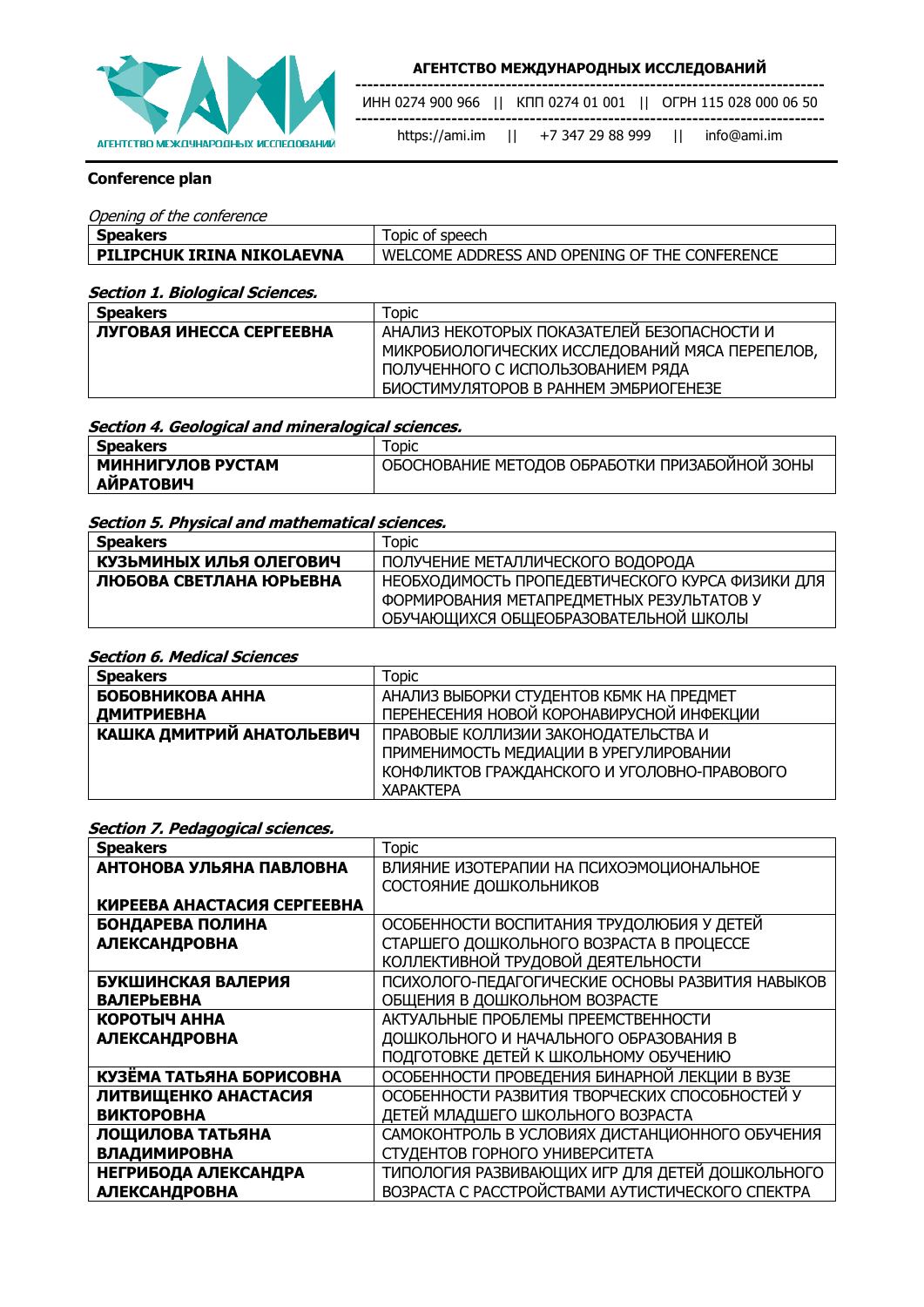

**------------------------------------------------------------------------------** ИНН 0274 900 966 || КПП 0274 01 001 || ОГРН 115 028 000 06 50

**-----------------------------------------------------------------------------** https://ami.im || +7 347 29 88 999 || info@ami.im

| ПЕРВЫХ ЕЛИЗАВЕТА ОЛЕГОВНА | ПРИМЕНЕНИЕ КОММЕНТИРОВАННОГО РИСОВАНИЯ В РАБОТЕ<br>С ДЕТЬМИ ДОШКОЛЬНОГО ВОЗРАСТА |
|---------------------------|----------------------------------------------------------------------------------|
| РОГОВА ЗАИРА ДМИТРИЕВНА   |                                                                                  |
| ШАРИНА КРИСТИНА           | СОТРУДНИЧЕСТВО С РОДИТЕЛЯМИ В УСЛОВИЯХ                                           |
| <b>АЛЕКСЕЕВНА</b>         | НАЧАЛЬНОГО ОБРАЗОВАНИЯ                                                           |
| ШЕВЧУК ЕЛЕНА ВАЛЕНТИНОВНА | ИСПОЛЬЗОВАНИЕ ИГРОВОЙ ТЕХНОЛОГИИ «БИНОКУЛЯР» ПО                                  |
|                           | ФОРМИРОВАНИЮ ВОСПРИЯТИЯ ГЛУБИНЫ ПРОСТРАНСТВА У                                   |
|                           | ДЕТЕЙ 5-6 ЛЕТ С АМБЛИОПИЕЙ И КОСОГЛАЗИЕМ                                         |

**Section 8. Political Sciences.**

| <b>Speakers</b>       | $\tau$ opic                                      |
|-----------------------|--------------------------------------------------|
| МЕЛЬНИКОВА АНАСТАСИЯ  | ИСТОРИЧЕСКИЕ ПРЕДПОСЫЛКИ СОТРУДНИЧЕСТВА РОССИИ И |
| <b>КОНСТАНТИНОВНА</b> | ЕВРОПЕЙСКОГО СОЮЗА                               |

**Section 9. Psychological sciences.**

| <b>Speakers</b>         | Topic                                     |
|-------------------------|-------------------------------------------|
| <b>KOCOBA AHACTACUS</b> | ИСПОЛЬЗОВАНИЕ ДИДАКТИЧЕСКОЙ СКАЗКИ ДЛЯ    |
| <b>АЛЕКСАНДРОВНА</b>    | ОЗНАКОМЛЕНИЯ С КОЛОКОЛЬНЫМ ЗВОНОМ         |
|                         |                                           |
| ЗЕЛЕНЦОВА НАТАЛЬЯ       |                                           |
| <b>НИКОЛАЕВНА</b>       |                                           |
| ЧЕРНОВА АЛЕКСАНДРА      | РОЛЬ ПЕДАГОГА В ФОРМИРОВАНИИ УЧЕНИЧЕСКОГО |
| ДЕНИСОВНА               | <b>КОЛЛЕКТИВА</b>                         |

#### **Section 10. Sociological Sciences.**

| <b>Speakers</b>            | <b>Topic</b>                                      |
|----------------------------|---------------------------------------------------|
| ЗАГУМЕННАЯ ЕЛИЗАВЕТА       | АНАЛИЗ РЕГИОНАЛЬНОГО РЫНКА ШОКОЛАДА               |
| <b>НИКОЛАЕВНА</b>          |                                                   |
| КИБЕНКО ИННА ИГОРЕВНА      | РЕГИСТРАЦИЯ ОСНОВНЫХ ЦЕННОСТЕЙ ПОКУПАТЕЛЯ,        |
|                            | ПРОЦЕССА СОВЕРШЕНИЯ ПОКУПКИ И ВЛИЯЮЩИХ НА НЕГО    |
|                            | ФАКТОРОВ (НА ПРИМЕРЕ КОМПАНИИ ООО «ТАЙОТА МОТОР») |
| <b>КОЛЕСНИКОВА НАДЕЖДА</b> | ПОТРЕБИТЕЛЬСКИЕ ПРЕДПОЧТЕНИЯ НА РЫНКЕ             |
| <b>ИВАНОВНА</b>            | ЭЛЕКТРОННЫХ НАУШНИКОВ: НЫНЕШНИЕ ТРЕНДЫ            |
| МАМЕДОВА САБРИНА           | ИССЛЕДОВАНИЕ ФАКТОРОВ, ВЛЯЮЩИХ НА ЕМКОСТЬ РЫНКА   |
| <b>МЕХМАНОВНА</b>          | КИНОТЕАТРОВ Г. БЕЛГОРОДА                          |
| ПОМАЗКОВА УЛЬЯНА           | ИССЛЕДОВАНИЕ ОСНОВНЫХ ПОКАЗАТЕЛЕЙ РЫНКА           |
| <b>АЛЕКСАНДРОВНА</b>       | ШОКОЛАДА (СПРОСА, ЦЕНЫ, ПРЕДЛОЖЕНИЯ)              |
| СИЗИКОВА АНАСТАСИЯ         | МЕТОДЫ ИССЛЕДОВАНИЙ И ОЦЕНКИ КАЧЕСТВА РАБОТЫ С    |
| <b>ВЛАДИМИРОВНА</b>        | <b>SMM В ОРГАНИЗАЦИЯХ КОММЕРЧЕСКОГО И</b>         |
|                            | ГОСУДАРСТВЕННОГО ПРОФИЛЕЙ                         |
| СКВОРЦОВА ОКСАНА           | ПРОБЛЕМНЫЕ ЗОНЫ СОЦИАЛЬНОГО БЛАГОПОЛУЧИЯ С        |
| <b>ВАСИЛЬЕВНА</b>          | ТОЧКИ ЗРЕНИЯ СТУДЕНТОВ НОВОСИБИРСКИХ ВУЗОВ        |
| УСТИНОВА АРИНА ИГОРЕВНА    | ИССЛЕДОВАНИЕ МОРОЖЕНОГО НА КОНКУРЕНТОСПОСОБНОМ    |
|                            | <b>PHHKE</b>                                      |
| ЧЕРНОВА АЛИНА ЕВГЕНЬЕВНА   | УДОВЛЕТВОРЕННОСТЬ ПОТРЕБИТЕЛЕЙ МЯСА ПТИЦЫ ОТ      |
|                            | ПРОИЗВОДИТЕЛЯ «МИРАТОРГ»                          |
| ЩЕБЛЫКИНА ЕЛЕНА СЕРГЕВВНА  | УДОВЛЕТВОРЕННОСТЬ ПОТРЕБИТЕЛЕЙ УРОВНЕМ ЦЕН НА     |
|                            | РЫНКЕ МОЛОКА                                      |

### **Section 11. Philological Sciences**

| <b>Speakers</b>          | Topic                                           |
|--------------------------|-------------------------------------------------|
| <b>  ДМИТРЕНКО МАРИЯ</b> | РЕПРЕЗЕНТАНТЫ КОНЦЕПТА «KUNST» В ХУДОЖЕСТВЕННОМ |
| <b>ВЯЧЕСЛАВОВНА</b>      | НЕМЕЦКОЯЗЫЧНОМ ДИСКУРСЕ                         |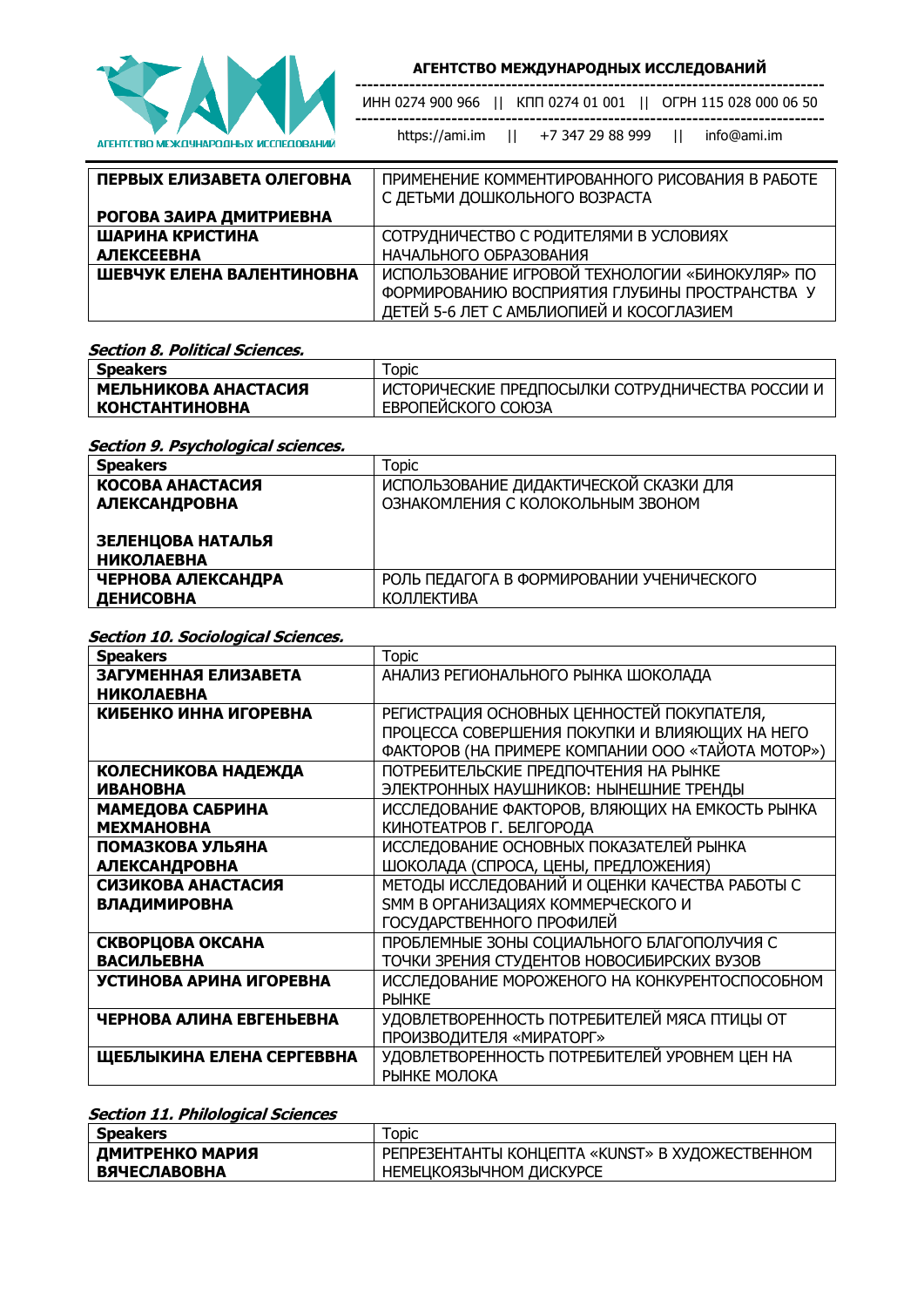

ИНН 0274 900 966 || КПП 0274 01 001 || ОГРН 115 028 000 06 50

**------------------------------------------------------------------------------**

https://ami.im || +7 347 29 88 999 || info@ami.im

**------------------------------------------------------------------------------**

**САФРОНОВА ЕКАТЕРИНА** 

ФИКТИВНЫЕ И КВАЗИИСТОРИЧЕСКИЕ ПЕРСОНАЖИ В СОВРЕМЕННОЙ НЕМЕЦКОЙ ПРОЗЕ (НА ПРИМЕРЕ РОМАНА ДАНИЭЛЯ КЕЛЬМАННА "DIE VERMESSUNG DER WELT")

**Section 13. Historical sciences.**

**ЕВГЕНЬЕВНА**

| <b>Speakers</b>          | Topic                                           |
|--------------------------|-------------------------------------------------|
| <b>SAFONOV ALEKSANDR</b> | THE BARACK OBAMA'S ADMINISTRATION AND IRAN: THE |
| <b>STEPANOVICH</b>       | FORMATION OF BILATERAL RELATIONS                |
| КРОТ ПАВЕЛ ВЯЧЕСЛАВОВИЧ  | КОФЕ КАК ИСТОЧНИК ЭНЕРГИИ                       |
|                          |                                                 |
| СКОКОВА МАРИЯ СЕРГЕЕВНА  |                                                 |

#### **Section 14. Technical sciences.**

| <b>Speakers</b>                                        | <b>Topic</b>                                                                                    |
|--------------------------------------------------------|-------------------------------------------------------------------------------------------------|
| АБДУЛМЕДЖИДОВ МАХАЧ<br><b>ХАЛИЛОВИЧ</b>                | СРАВНЕНИЕ АВТОМАТИЧЕСКИХ ПРОТИВОПОЖАРНЫХ СИСТЕМ                                                 |
| АБДУЛМЕДЖИДОВ МАХАЧ<br><b>ХАЛИЛОВИЧ</b>                | ЭФФЕКТИВНОСТЬ РАБОТЫ АВТОМАТИЧЕСКИХ УСТАНОВОК<br>ПОЖАРОТУШЕНИЯ НА ПРОИЗВОДСТВЕННЫХ ОБЪЕКТАХ     |
| АБДУЛМЕДЖИДОВ МАХАЧ<br><b>ХАЛИЛОВИЧ</b>                | АНАЛИЗ ПРИЧИН ВОЗГОРАНИЯ НА ПРОМЫШЛЕННЫХ<br><b>ПРЕДПРИЯТИЯХ</b>                                 |
| АНДРЕЕВА АЛИНА РУСЛАНОВНА                              | ОСОБЕННОСТИ ЭЛЕКТРОННОГО ЖУРНАЛА ПОСЕЩАЕМОСТИ В<br>ВЫСШИХ УЧЕБНЫХ ЗАВЕДЕНИЯХ                    |
| БАБЕНКО ИВОННА ВИКТОРОВНА                              |                                                                                                 |
| РЕЗВАНОВ ИЛЬЯ<br><b>АЛЕКСАНДРОВИЧ</b>                  |                                                                                                 |
| АНДРЕЕВА АЛИНА РУСЛАНОВНА                              | HIGH EDUCATION INSTITUTIONS ELECTRONIC ATTENDANCE<br><b>LOG FEATURES</b>                        |
| БАБЕНКО ИВОННА ВИКТОРОВНА                              |                                                                                                 |
| РЕЗВАНОВ ИЛЬЯ<br><b>АЛЕКСАНДРОВИЧ</b>                  |                                                                                                 |
| АХМЕТОВА АЙСЫЛУ ДАМИРОВНА                              | ПОЧЕМУ НАДЕЛЕНИЕ ИСКУССТВЕННОГО ИНТЕЛЛЕКТА<br>"ЧЕЛОВЕЧЕСКОЙ ЭТИКОЙ", ВЕРОЯТНО, ЯВЛЯЕТСЯ УЖАСНОЙ |
| БАТАЛОВА ЛИАНА ШАМИЛЬЕВНА                              | ИДЕЕЙ                                                                                           |
| АХМЕТОВА АЙСЫЛУ ДАМИРОВНА<br>БАТАЛОВА ЛИАНА ШАМИЛЬЕВНА | КАК РАЗРАБАТЫВАТЬ ДИЗАЙН ДЛЯ МОБИЛЬНЫХ ИГР                                                      |
| АХМЕТОВА АЙСЫЛУ ДАМИРОВНА                              | ПЕРСПЕКТИВЫ И ПОДВОДНЫЕ КАМНИ ИСКУССТВЕННОГО                                                    |
|                                                        | ИНТЕЛЛЕКТА, РАССМОТРЕННЫЕ НА МЕРОПРИЯТИИ ТЕDХМІТ                                                |
| БАТАЛОВА ЛИАНА ШАМИЛЬЕВНА                              |                                                                                                 |
| БАБЕНКО ИВОННА ВИКТОРОВНА                              | РЕАЛИЗАЦИЯ СТРАНИЦ ПРИЛОЖЕНИЯ В ANGULAR                                                         |
| АНДРЕЕВА АЛИНА РУСЛАНОВНА                              |                                                                                                 |
| РЕЗВАНОВ ИЛЬЯ<br><b>АЛЕКСАНДРОВИЧ</b>                  |                                                                                                 |
| БАБЕНКО ИВОННА ВИКТОРОВНА                              | APPLICATION PAGES CREATING BY ANGULAR                                                           |
| АНДРЕЕВА АЛИНА РУСЛАНОВНА                              |                                                                                                 |
| РЕЗВАНОВ ИЛЬЯ<br><b>АЛЕКСАНДРОВИЧ</b>                  |                                                                                                 |
| БЕЛКИН РОМАН ОЛЕГОВИЧ                                  | РЕАЛИЗАЦИЯ ИГРЫ «ЖИЗНЬ» НА DELPHI                                                               |
| БУРОВА ЕЛЕНА МИХАЙЛОВНА                                | АЛГОРИТМ ОПТИМИЗАЦИИ РОЕМ СВЕТЛЯЧКОВ                                                            |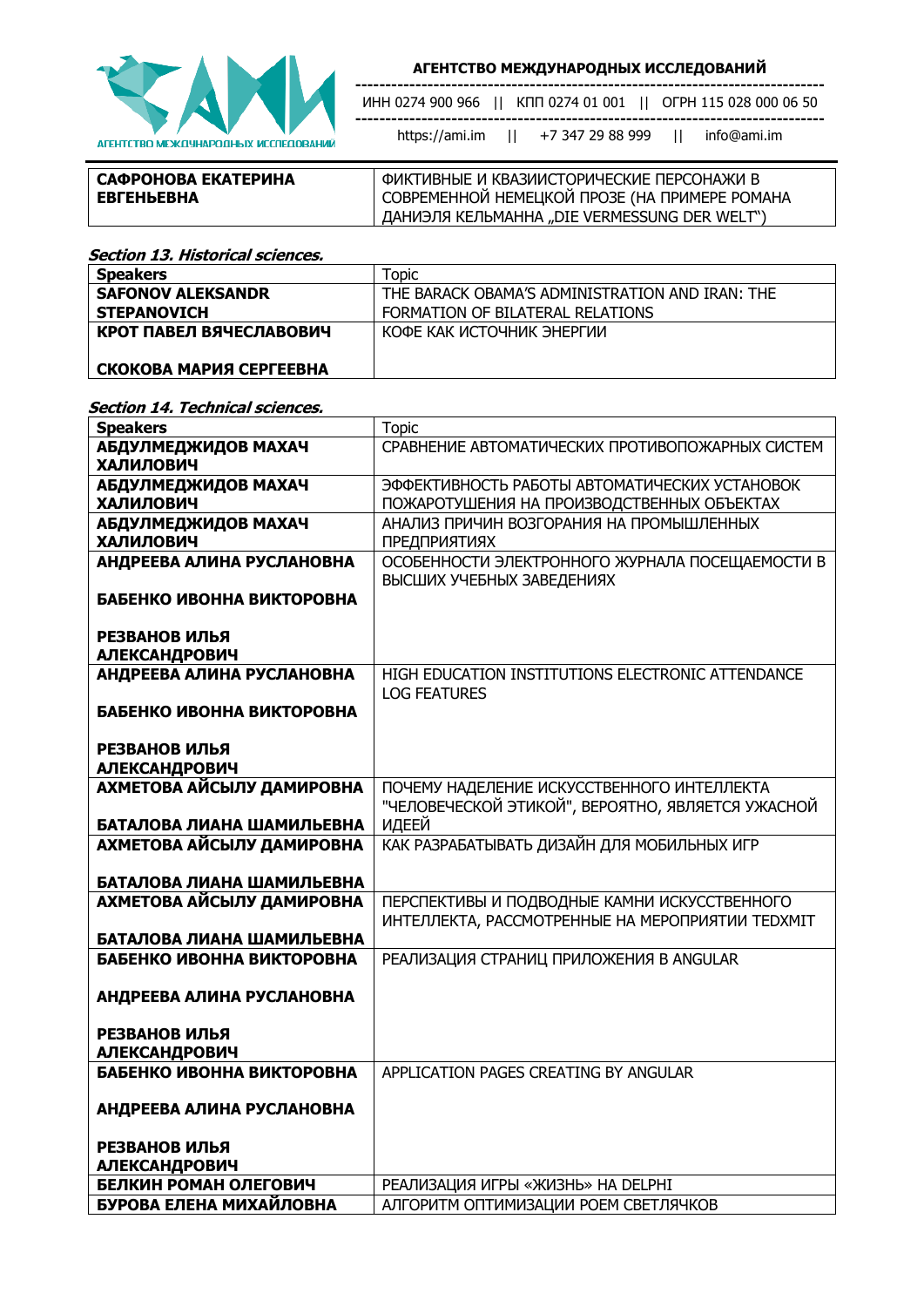

**------------------------------------------------------------------------------** ИНН 0274 900 966 || КПП 0274 01 001 || ОГРН 115 028 000 06 50

**------------------------------------------------------------------------------**

https://ami.im || +7 347 29 88 999 || info@ami.im

| ВОРОНЦОВА ЕЛИЗАВЕТА<br><b>АНТОНОВНА</b>          | АНАЛИЗ ПОЖАРНОЙ ОПАСНОСТИ ВЗРЫВООПАСНЫХ СМЕСЕЙ                                               |
|--------------------------------------------------|----------------------------------------------------------------------------------------------|
| ВЕРБИЛО ВЕРОНИКА<br><b>ВАЛЕРЬЕВНА</b>            |                                                                                              |
| ВОРОНЦОВА ЕЛИЗАВЕТА<br><b>АНТОНОВНА</b>          | БЕЗОПАСНАЯ ПЕРЕРАБОТКА И ХРАНЕНИЕ ПРОПАН-<br>БУТАНОВОЙ СМЕСИ                                 |
| ВЕРБИЛО ВЕРОНИКА<br><b>ВАЛЕРЬЕВНА</b>            |                                                                                              |
| КОЧНЕВ НИКОЛАЙ ВИКТОРОВИЧ                        | ЭНЕРГОЭФФЕКТИВНОСТЬ РЕГУЛИРОВАНИЯ НАПРЯЖЕНИЯ В<br>ЭЛЕКТРИЧЕСКИХ СЕТЯХ                        |
| <b>КУЗНЕЦОВА ЕЛИЗАВЕТА</b><br><b>ГРИГОРЬЕВНА</b> | ОПТИЧЕСКИЙ ПЕРЕДАТЧИК НА ОСНОВЕ СО2-ЛАЗЕРА                                                   |
| МАМЕДОВ ВАГИФ НАМИКОВИЧ                          | АНАЛИЗ ФАКТОРОВ, ВЛИЯЮЩИХ НА РАБОТОСПОСОБНОСТЬ<br><b>ВОДИТЕЛЕЙ</b>                           |
| МАМЕДОВ ВАГИФ НАМИКОВИЧ                          | АКТУАЛЬНОСТЬ УЛУЧШЕНИЯ УСЛОВИЙ ТРУДА У ВОДИТЕЛЕЙ                                             |
| <b>МИХАЙЛОВА ЛЕСЯ</b><br><b>АЛЕКСАНДРОВНА</b>    | АНАЛИЗ ТЕХНОЛОГИЙ, ПРИМЕНЯЕМЫХ ДЛЯ БОРЬБЫ С<br>КОРРОЗИОННОЙ АКТИВНОСТЬЮ                      |
| <b>МИХАЙЛОВА ЛЕСЯ</b>                            | РАЗВИТИЕ СИСТЕМ МОНИТОРИНГА МАГИСТРАЛЬНЫХ                                                    |
| <b>АЛЕКСАНДРОВНА</b>                             | ГАЗОПРОВОДОВ ДЛЯ ПРЕДОТВРАЩЕНИЯ АВАРИЙНЫХ<br><b>СИТУАЦИЙ</b>                                 |
| ПУПКОВ ДЕНИС ИГОРЕВИЧ                            | МОСТОВЫЕ ОПОРЫ В РЕЧНЫХ РУСЛА                                                                |
| ПРЕСНОВ ОЛЕГ МИХАЙЛОВИЧ                          |                                                                                              |
| РЕЗВАНОВ ИЛЬЯ                                    | ТЕСТИРОВАНИЕ АРІ ПРИ ПОМОЩИ SWAGGER И РОSTMAN                                                |
| <b>АЛЕКСАНДРОВИЧ</b>                             |                                                                                              |
| БАБЕНКО ИВОННА ВИКТОРОВНА                        |                                                                                              |
| АНДРЕЕВА АЛИНА РУСЛАНОВНА                        |                                                                                              |
| <b>РЕЗВАНОВ ИЛЬЯ</b><br><b>АЛЕКСАНДРОВИЧ</b>     | API TESTING BY USING SWAGGER AND POSTMAN                                                     |
| БАБЕНКО ИВОННА ВИКТОРОВНА                        |                                                                                              |
| АНДРЕЕВА АЛИНА РУСЛАНОВНА                        |                                                                                              |
| САРВАЕВ МАКСИМ МИХАЙЛОВИЧ                        | АНАЛИЗ НЕИСПРАВНОСТЕЙ СОВРЕМЕННОГО БЫТОВОГО<br>ГАЗОВОГО ОБОРУДОВАНИЯ                         |
| САРВАЕВ МАКСИМ МИХАЙЛОВИЧ                        | СРАВНИТЕЛЬНЫЙ АНАЛИЗ ИНФОРМАЦИОННЫХ СИСТЕМ ДЛЯ<br>ФИКСАЦИИ ПОКАЗАНИЙ РАСХОДОВ ГАЗА           |
| СУРКОВА АННА ВЛАДИМИРОВНА                        | ПРОГРАММА МЕД И ВКЛАД ТРАНСНАЦИОНАЛЬНОГО<br>СОТРУДНИЧЕСТВА В РАЗВИТИЕ МОРСКИХ ВОЗОБНОВЛЯЕМЫХ |
| МАРКОВА МАРИЯ ВАДИМОВНА                          | ИСТОЧНИКОВ ЭНЕРГИИ В РАЙОНЕ СРЕДИЗЕМНОМОРЬЯ: ЧТО<br>ДАЛЬШЕ?                                  |
| ЗАХАРОВ ДМИТРИЙ ОЛЕГОВИЧ                         |                                                                                              |
| ТИХОНОВ ДЕНИС НИКОЛАЕВИЧ                         | АНАЛИЗ УСЛОВИЙ ТРУДА МАШИНИСТА КОМПРЕССОРНОГО<br>ЦЕХА                                        |
| ТИХОНОВ ДЕНИС НИКОЛАЕВИЧ                         | ИДЕНТИФИКАЦИЯ ОПАСНЫХ И ВРЕДНЫХ                                                              |
|                                                  | ПРОИЗВОДСТВЕННЫХ ФАКТОРОВ В КОМПРЕССОРНОЙ<br><b>СТАНЦИИ</b>                                  |
| <b>ТОКАРЕВ АЛЕКСАНДР</b>                         | АНАЛИЗ ТЕХНИЧЕСКИХ РЕШЕНИЙ ПО ЗАЩИТЕ                                                         |
| <b>ВИКТОРОВИЧ</b>                                | МАГИСТРАЛЬНЫХ ГАЗОПРОВОДОВ ОТ КОРРОЗИИ                                                       |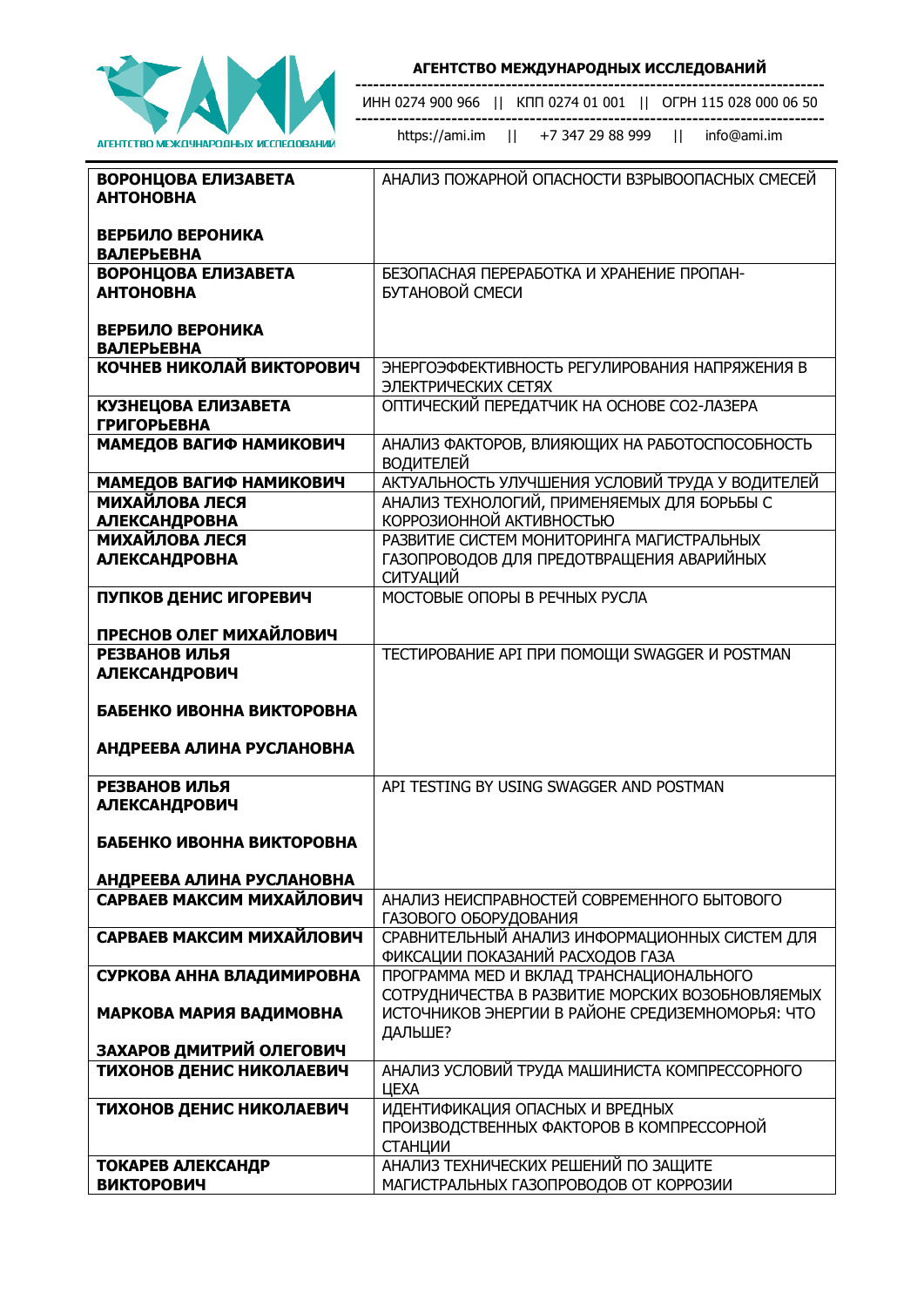

**-----------------------------------------------------------------------------** https://ami.im || +7 347 29 88 999 || info@ami.im

| АНАЛИЗ СИСТЕМ ЭЛЕКТРОХИМИЧЕСКОЙ ЗАЩИТЫ           |  |
|--------------------------------------------------|--|
|                                                  |  |
|                                                  |  |
| ГАЗОПРОВОДОВ, ЭКСПЛУАТИРУЮЩИХСЯ В СЛОЖНЫХ        |  |
|                                                  |  |
| УСЛОВИЯХ                                         |  |
|                                                  |  |
| АКТУАЛЬНОСТЬ МЕТОДОВ ОЦЕНКИ ЭКОЛОГИЧЕСКИХ РИСКОВ |  |
|                                                  |  |
| НЕФТЕГАЗОВЫХ ПРЕДПРИЯТИЙ                         |  |
|                                                  |  |

#### **Section 15. Philosophical sciences.**

| <b>Speakers</b>           | Topic                                         |
|---------------------------|-----------------------------------------------|
| АНДРЮТИН НИКОЛАЙ          | НРАВСТВЕННЫЕ ОСНОВАНИЯ НАУЧНОЙ ДЕЯТЕЛЬНОСТИ В |
| <b>НИКОЛАЕВИЧ</b>         | СОВРЕМЕННОМ ОБЩЕСТВЕ                          |
|                           |                                               |
| СЛОВИНСКАЯ ЕЛЕНА ИГОРЕВНА |                                               |

#### **Section 17. Economic sciences.**

| <b>Speakers</b>            | <b>Topic</b>                                        |
|----------------------------|-----------------------------------------------------|
| YAKHYAEV MAKSUD            | THE IMPORTANCE OF PASTURE LIVESTOCK DEVELOPMENT IN  |
| <b>MAVLONOVICH</b>         | INCREASING THE EFFICIENCY OF USING AGRICULTURAL     |
|                            | <b>RESOURCES</b>                                    |
| АБДУЛЬБАКИЕВА СЕВИЛЕ       | ТЕНЕВАЯ ЭКОНОМИКА КАК ФАКТОР УГРОЗЫ                 |
| <b>ИСЛАМОВНА</b>           | ЭКОНОМИЧЕСКОЙ БЕЗОПАСНОСТИ СТРАНЫ                   |
| АБДУЛЬБАКИЕВА СЕВИЛЕ       | ВНЕДРЕНИЕ МСФО В РОССИИ: ПРОБЛЕМЫ И ПЕРСПЕКТИВЫ     |
| <b>ИСЛАМОВНА</b>           |                                                     |
| БОЛМОСОВА НАТАЛЬЯ          | ANALYSIS OF THE STATE OF BUSINESS IN THE POST-COVID |
| <b>АНДРЕЕВНА</b>           | <b>PERIOD</b>                                       |
| БУЧИАНА САБРИНА ТАСЬЕНОВНА | КОЛЛАБОРАЦИИ КАК ТРЕНД В КОММУНИКАЦИИ БРЕНДА        |
| БУЧИАНА САБРИНА ТАСЬЕНОВНА | ВЛИЯНИЕ НОВЫХ МЕДИА НА ПРОДВИЖЕНИЕ СОЦИАЛЬНОЙ       |
|                            | АКТИВНОСТИ БРЕНДОВ                                  |
| БУЧИАНА САБРИНА ТАСЬЕНОВНА | ЦИФРОВОЙ БРЕНДИНГ: ГЛОБАЛЬНЫЕ ИМПЕРАТИВЫ СРЕДЫ      |
| ЗАХАРИН ЮРИЙ СЕРГЕЕВИЧ     | СТРАТЕГИИ ПОРТФЕЛЬНОГО ИНВЕСТИРОВАНИЯ               |
| ЗАХАРИН ЮРИЙ СЕРГЕЕВИЧ     | ИНСТРУМЕНТЫ ПОРТФЕЛЬНЫХ ИНВЕСТИЦИЙ                  |
| ЗУБАИРОВ ТИМУР РИМОВИЧ     | ИНВЕСТИЦИОННАЯ ПРИВЛЕКАТЕЛЬНОСТЬ ПРЕДПРИЯТИЙ        |
|                            | АГРОПРОМЫШЛЕННОГО КОМПЛЕКСА                         |
| КУРМАНОВА ЛИЛИЯ            |                                                     |
| <b>РАШИДОВНА</b>           |                                                     |
| КАЛАЙДЖЯН АРУТЮН           | ВАЖНЫЕ ОСОБЕННОСТИ СТОЛИЧНЫХ                        |
| <b>АКОПОВИЧ</b>            | ДОСТОПРИМЕЧАТЕЛЬНОСТЕЙ РЕСПУБЛИКИ АБХАЗИЯ           |
| КАРЫМОВА АННА              | <b>DISTRIBUTION</b>                                 |
| <b>ВЯЧЕСЛАВОВНА</b>        |                                                     |
| КОРОВЕНКОВА ЕЛИЗАВЕТА      | ИСПОЛЬЗОВАНИЕ МОДЕЛЕЙ МНОЖЕСТВЕННОЙ РЕГРЕССИИ В     |
| <b>ВЛАДИМИРОВНА</b>        | СОЦИАЛЬНО-ЭКОНОМИЧЕСКИХ ИССЛЕДОВАНИЯХ               |
| МЕЛЬНИКОВА АНАСТАСИЯ       | РЕКОМЕНДАЦИИ ПО РАЗВИТИЮ ЧЕЛОВЕЧЕСКОГО КАПИТАЛА     |
| <b>КОНСТАНТИНОВНА</b>      | В РОССИИ                                            |
| НОВОЗИЯНЕН ДМИТРИЙ         | МАРКЕТИНГ ПРОДАЖ ОБЪЕКТОВ ЖИЛОЙ НЕДВИЖИМОСТИ        |
| <b>АНДРЕЕВИЧ</b>           |                                                     |
| СУРКОВА АННА ВЛАДИМИРОВНА  | ИМЕЕТ ЗНАЧЕНИЕ ПРОИЗВОДИТЕЛЬНОСТЬ В                 |
|                            | ФУНДАМЕНТАЛЬНОЙ ЭКОНОМИКЕ?                          |
| МАРКОВА МАРИЯ ВАДИМОВНА    |                                                     |
| СУРКОВА АННА ВЛАДИМИРОВНА  | СЕТЕВАЯ ЭКОНОМИКА ФИРМ НА ПЕРИФЕРИИ ГОРОДОВ И       |
|                            | <b>РЕГИОНОВ</b>                                     |
| МАРКОВА МАРИЯ ВАДИМОВНА    |                                                     |
| ТАРАСОВА АННА ОЛЕГОВНА     | ИННОВАЦИИ НА РЫНКЕ БАНКОВСКИХ КАРТ В РОССИИ         |
|                            |                                                     |
| БЕЛОГЛАЗОВА ОЛЬГА          |                                                     |
| <b>АЛЕКСЕЕВНА</b>          |                                                     |